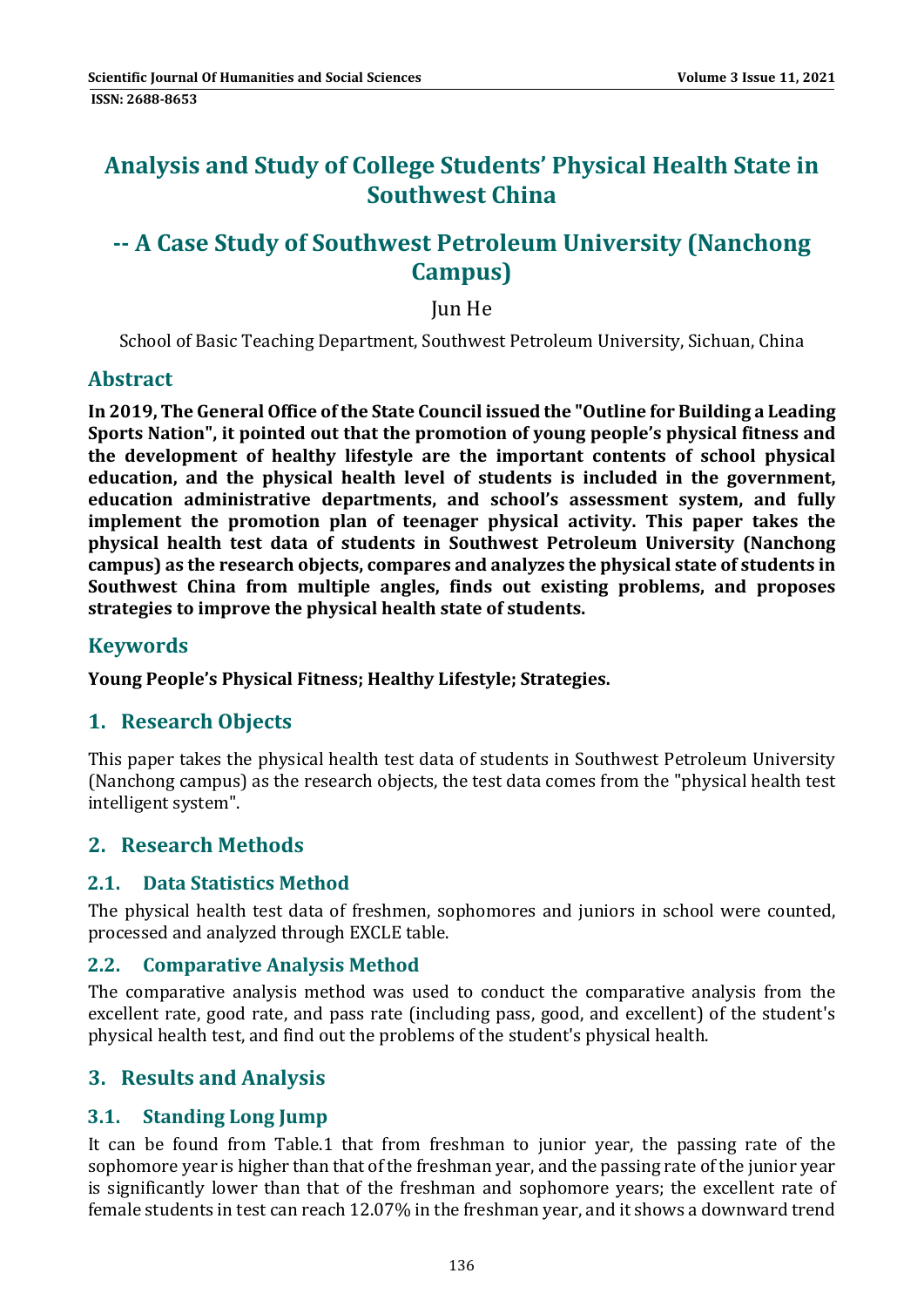as the school year increases; the excellent rate of male students is significantly lower than that of female students. The good rate of female students in test remained stable with the increase of the school year; the good rate of male students in test showed a downward trend.

|        | academic year  | pass rate | excellent rate | good rate |
|--------|----------------|-----------|----------------|-----------|
|        | freshman year  | 90.17%    | 12.07%         | 14.66%    |
| female | sophomore year | 92.91%    | 8.45%          | 15.37%    |
|        | junior year    | 86.62%    | 5.32%          | 14.24%    |
| male   | freshman year  | 80.20%    | 5.09%          | 10.92%    |
|        | sophomore year | 82.87%    | 2.36%          | 8.21%     |
|        | junior year    | 68.54%    | 1.50%          | 5.15%     |

**Table 1.** Test results of standing long jump

Standing long jump mainly tests the explosive power of the lower limbs of students, according to the data in Table 1, it can be found that the explosive power of most college students' lower limb only reaches the passing level, as the school year increases, and it is on the decline.

## **3.2. Sit and Reach**

| <b>Table 2.</b> Test results of sit and reach |                |           |                |           |  |
|-----------------------------------------------|----------------|-----------|----------------|-----------|--|
|                                               | academic year  | pass rate | excellent rate | good rate |  |
|                                               | freshman year  | 97.06%    | 18.31%         | 17.10%    |  |
| female                                        | sophomore year | 99.66%    | 26.77%         | 24.41%    |  |
|                                               | junior year    | 99.14%    | 18.70%         | 20.58%    |  |
|                                               | freshman year  | 94.26%    | 21.46%         | 12.49%    |  |
| male                                          | sophomore year | 82.87%    | 2.36%          | 8.21%     |  |
|                                               | junior year    | 94.64%    | 9.12%          | 13.16%    |  |

It can be found from Table 2 that from the freshman year to the junior year, 90% of the female students in the sit and reach test can maintain above the pass, 35% of the female students can maintain the test results above the good; more than  $90\%$  of male students can reach the pass level in the freshman and junior year, and more than 20% of male students can reach the excellent level in the freshman and junior year. The pass rate and excellent rate of male students in the sophomore vear are obviously better than the freshman and junior vear.

Sit and reach mainly tests the flexibility of students, according to the data in Table 2, it can be found that the flexibility of current college students can almost reach several levels, and a small number of students can reach an excellent level.

# **3.3. Height and Weight**

| 1 avit 9. DIII tëst i Could |                |              |               |                   |                  |  |
|-----------------------------|----------------|--------------|---------------|-------------------|------------------|--|
|                             | academic year  | normal ratio | obesity ratio | underweight ratio | overweight ratio |  |
|                             | freshman year  | 88.62%       | 0.86%         | 4.31%             | 6.21%            |  |
| female                      | sophomore year | 90.76%       | 0.67%         | 3.19%             | 5.38%            |  |
|                             | junior year    | 90.12%       | 1.19%         | 3.58%             | 5.11%            |  |
|                             | freshman year  | 71.05%       | 6.20%         | 10.64%            | 12.12%           |  |
| male                        | sophomore year | 72.82%       | 5.95%         | 9.33%             | 11.90%           |  |
|                             | junior year    | 65.10%       | 7.73%         | 6.72%             | 18.78%           |  |

**Table 3. BMI** test results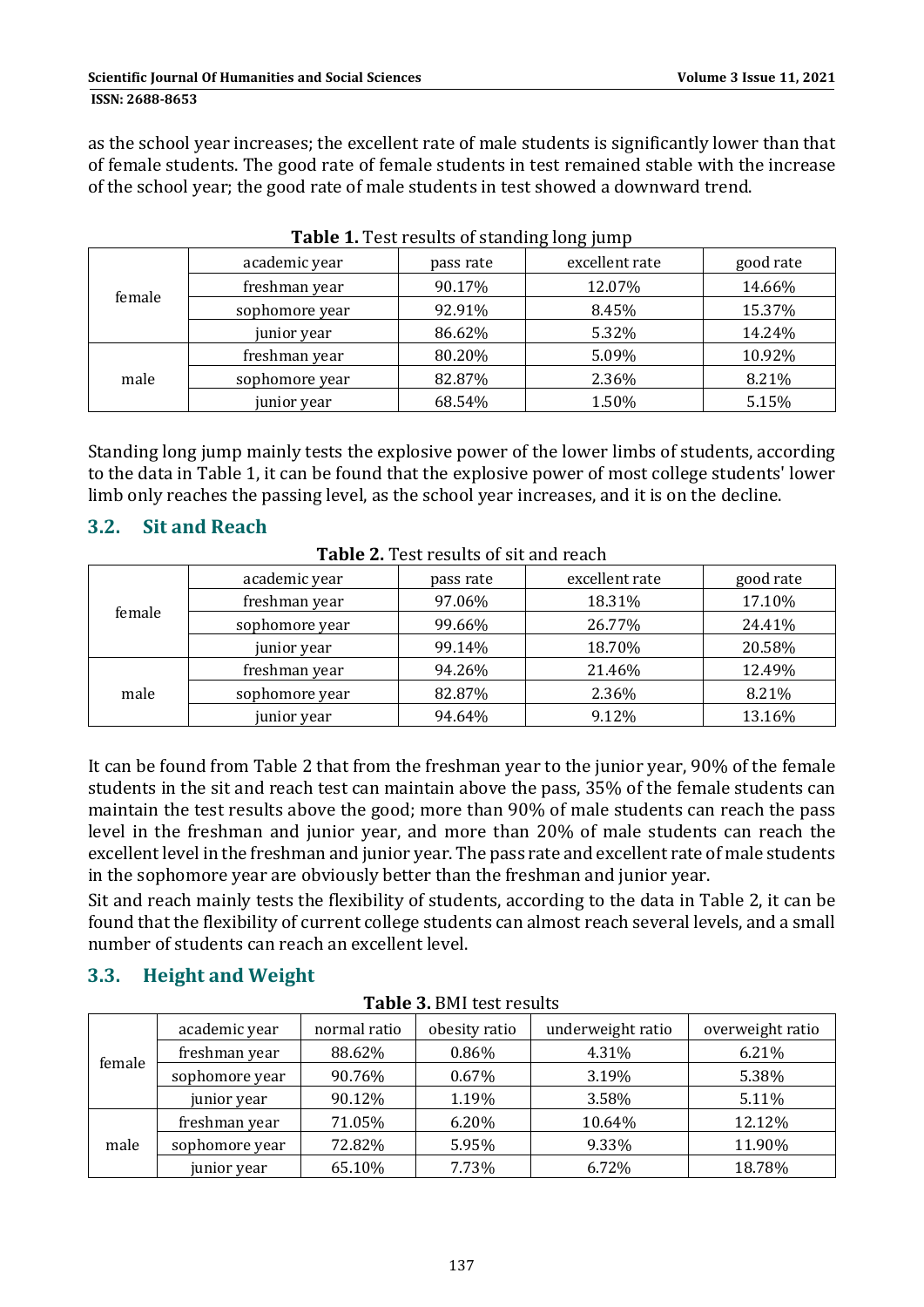According to the data in Table.3, it can be found that from the freshman year to the junior year, about 90% of female students' height and weight are normal, and the obesity ratio is low, about 5% of female students have reached the overweight standard, and about 3% of female students have reached the underweight standard; about 70% of the male students' height and weight are normal in the freshman and sophomore vears, and only 65.10% are the normal standard in the junior vear, more than 15% of the male students are obese or overweight, as the school vear increases, the number of people who are underweight is on the decline.

### **3.4. Vital Capacity**

| female | academic year  | pass rate | excellent rate | good rate |  |
|--------|----------------|-----------|----------------|-----------|--|
|        | freshman year  | 86.72%    | 2.07%          | 4.83%     |  |
|        | sophomore year | 95.80%    | 3.19%          | 4.54%     |  |
|        | junior year    | 93.26%    | 2.59%          | 4.84%     |  |
|        | freshman year  | 65.40%    | 1.76%          | 6.11%     |  |
| male   | sophomore year | 77.99%    | 2.56%          | 5.73%     |  |
|        | junior year    | 82.21%    | 3.04%          | 9.23%     |  |

**Table 4.** Test results of vital capacity

According to the data in Table.4, it can be found that the total pass rate of female classmates in the vital capacity test in the junior and sophomore years is significantly better than that in the freshman year, and the excellent rate and good rate remain stable; from the freshman year to the junior year, the overall pass rate of male students in vital capacity test has been increasing year by year, the excellent rate and good rate are slowly increasing; the passing rate of male students in vital capacity test is significantly lower than that of female students.

### **3.5. 50 Meters Dash**

|        | academic year  | pass rate | excellent rate | good rate |
|--------|----------------|-----------|----------------|-----------|
|        | freshman year  | 95.86%    | 1.90%          | 5.34%     |
| female | sophomore year | 98.30%    | 2.55%          | 9.18%     |
|        | junior year    | 93.60%    | 0.84%          | 3.03%     |
|        | freshman year  | 98.98%    | 8.70%          | 7.96%     |
| male   | sophomore year | 99.39%    | 19.45%         | 13.10%    |
|        | junior year    | 98.57%    | 5.81%          | 5.72%     |

**Table 5**. Test results of 50 meters dash

According to the data in Table.5, it can be found that from the freshman year to the junior year, the total pass rate of male and female students in the 50 meters dash test is over 93%; the excellent and good rate of male students in the 50 meters dash test in the sophomore year is significantly higher than that of the freshman year and junior year, the excellent and good rate of male students in the 50 meters dash test is significantly higher than that of female students.

# **3.6. Long‐distance Running**

**Table 6.** Test results of Long-distance running

|        | academic year  | pass rate | excellent rate | good rate |
|--------|----------------|-----------|----------------|-----------|
| female | freshman year  | 97.24%    | 2.93%          | 17.07%    |
|        | sophomore year | 95.03%    | 2.40%          | 13.72%    |
|        | junior year    | 90.93%    | 1.60%          | 10.50%    |
|        | freshman year  | 83.63%    | 1.20%          | 6.66%     |
| male   | sophomore year | 76.15%    | 0.72%          | 6.96%     |
|        | junior year    | 64.43%    | 0.31%          | 3.46%     |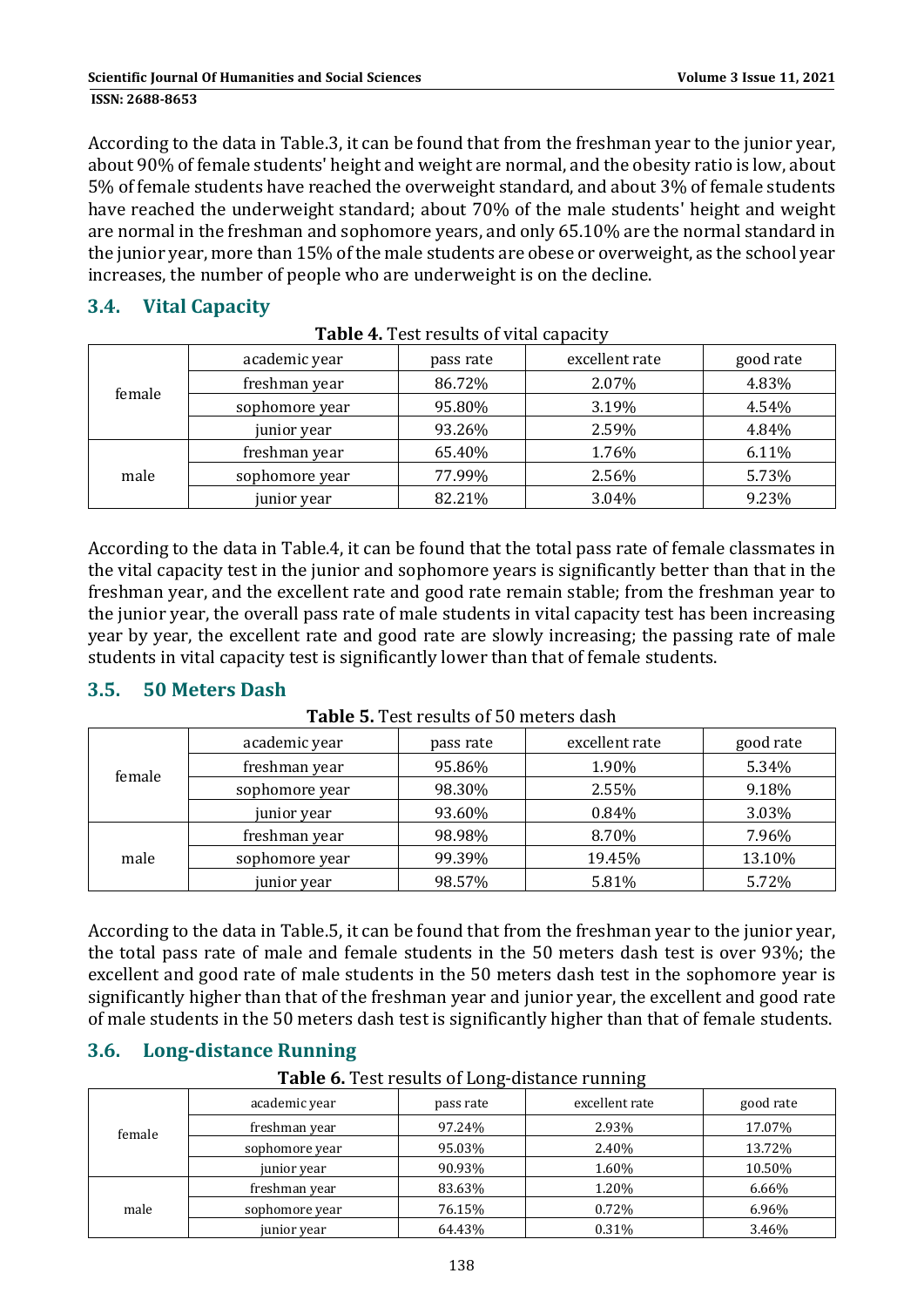According to the data in Table 6: from the overall results, the total pass rate of female students in the Long-distance running test remained above  $90\%$ , and the good rate remained above  $10\%$ ; the total pass rate and the excellent rate of male students in the Long-distance running test are lower than those of female students. The excellent and good rate is not more than 10%, the total pass rate in the junior year is only 64.43%, and the excellent rate in the sophomore and junior years is less than 1%.

The Long-distance running project test are mainly fed back to the students' aerobic endurance ability, according to the data in Table 6, it can be found that as the school year increases, the students' aerobic endurance is obviously on the decline.

### **3.7. Sit‐up**

| female | academic year  | pass rate | excellent rate | good rate |
|--------|----------------|-----------|----------------|-----------|
|        | freshman year  | 97.93%    | $0.00\%$       | $0.86\%$  |
|        | sophomore year | 97.97%    | $0.17\%$       | 1.02%     |
|        | junior year    | 94.26%    | $0.00\%$       | 1.25%     |

| Table 7. Test results of Sit-up |  |
|---------------------------------|--|
|                                 |  |

According to the data in Table.7, it can be found that during the freshman to junior year, female students' excellent and good rate in Sit-up test is low, the excellent rate is no more than 1%, the good rate is about 1%, and the pass rate is more than 94%. It shows that the waist and abdomen strength of female students can reach the pass level, but it needs to be further strengthened and improved. 

## **3.8. Pull‐up**

| male | academic year  | pass rate | excellent rate | good rate |
|------|----------------|-----------|----------------|-----------|
|      | freshman year  | 33.11%    | 3.10%          | 3.48%     |
|      | sophomore year | 35.71%    | $6.09\%$       | 3.20%     |
|      | junior year    | 33.24%    | 5.64%          | 23.97%    |

#### **Table 8.** Pull-up test results

According to the data in Table.8, it can be found that the Pull-up test results reflect male students' upper limb strength, waist and abdomen strength need to be strengthened. During the freshman to junior year, the total pass rate of the test is only about 35%, and the excellent and good rate is low. By looking at the specific test data of the students, it can be found that most students' Pull-up test score is 0.

# **4. Conclusion and Suggestion**

### **4.1. Conclusion**

The national college students' physical health test includes height and weight, standing long jump, vital capacity, sit and reach, 50 meters dash, middle and long distance running, Pull-up (male) and Sit-up (female), there are 7 projects in total, and it mainly evaluates the physical health of students from the body shape, explosive power of upper and lower limbs, core strength, flexibility, aerobic endurance and so on.

The physical health state of female students: more than 90% of female students can meet the pass standards in all test indexes, the excellent and good rate of test results of vital capacity, Sit-up and 50 meters dash are relatively low, physical qualities such as waist and abdomen strength and lower limb explosive force need to be further improved.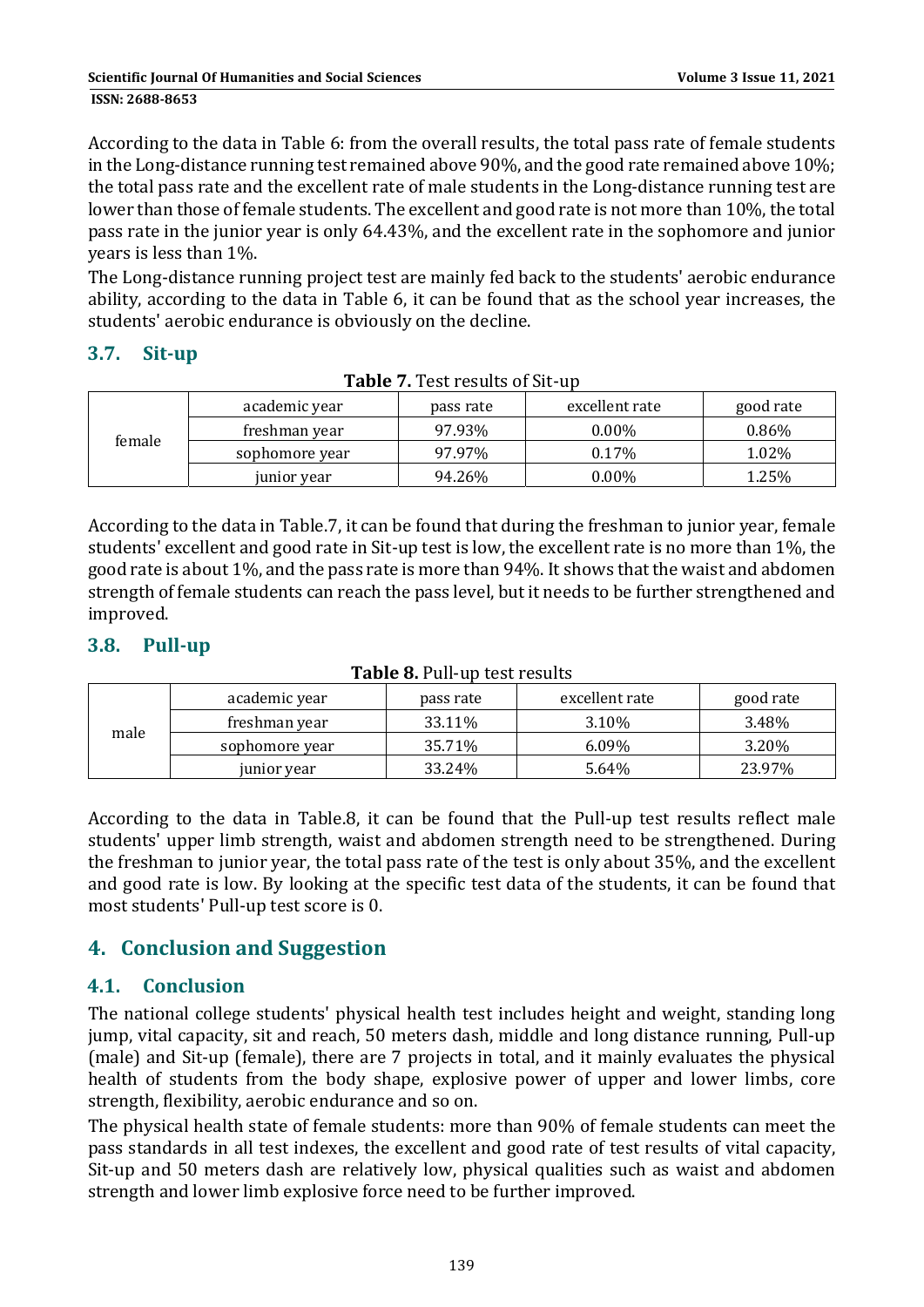The physical health state of male students: upper limb strength and waist and abdomen strength are urgently need to be strengthened; fewer students can reach excellent levels of aerobic endurance, and the overall pass rate is low, as the grade increases, there is a clear downward trend; the number of obese and overweight students is on the increase with the rise in the grade, the number of students whose BMI index reaches the standard is decreasing year by year; the aerobic endurance quality needs to be strengthened urgently, the number of people who meet the pass standard is low, and the number of people who meet the good standard does not exceed 10%.

#### **4.2. Suggestions**

The research on the teaching reform of college physical education courses is strengthened, the curriculum construction is optimized, the reasonable and effective physical exercise programs of college students are designed for the junior and senior years, starting from ideology, guide students to persist in scientific exercise under the conditions of limited time and space, and develop good habits of lifelong sports.

The research on the construction of intelligent management platform of college physical education teaching information is actively carried out under the perspective of sports power, the intelligent management platform of students' physical health is built, and real-time online monitoring of students' physical health is realized.

# **Acknowledgments**

Project fund: Science and Technology Strategic Cooperation Special Funding Project Between School and City: Bureau of Science and Technology Nanchong City, Project Number: 19SXHZ0 024. 

# **References**

- [1] The General Office of the State Council issued the "Outline for Building a Leading Sports Nation"[J]. China's Ethnic Groups, 2019, (09): 29.
- [2] Xuan Jitao. Analysis of the Informatization Construction of College Smart Campus under the Background of Big Data[J]. China Management Informationization, 2019, 22(12): 145-146.
- [3] Zhao Yin. Analysis of the Outward-Bound Project to Promote the Improvement of Students' Physical Health Test Standards[J]. Science & Technology of Stationery & Sporting Goods, 2021(19): 91-92.
- [4] Cao Haixin. Test Result Analysis and Countermeasure Research Physical Health Test of Students in Xi'an Shiyou University in the 2020-2021 Academic Year[J]. Science & Technology of Stationery & Sporting Goods, 2021(19): 116-118+124.
- [5] Hu Yueying, Zong Bobo, Hou Zhitao, Luan Lixia. From Result Generation to Research and Judgment Intervention: Path Conversion of Data Application for National Students' Physical Fitness Test [J]. Journal of Physical Education, 2021, 28(05): 114-119.
- [6] Teng Longxue, Teng Zihuan, Yan Su. Analysis of the Physical Health State of Boy and Girl Students-Taking North China Electric Power University as an Example[J]. Science & Technology of Stationery & Sporting Goods, 2021(17): 196‐198.
- [7] Wang Jing, Zhang Xu. Tracking and Evaluation of Dynamic Changes of College Students' Physical Health--Taking China University of Petroleum (Beijing) as an Example[J]. Contemporary Sports Technology, 2021, 11(23): 112-114.
- [8] Liu Yue, Li Dongmei. Research on the Dilemma of College Students' Physical Health Crisis and Relief Strategies--The Reflection Based on Public Physical Education Teaching in Higher Vocational Colleges [J]. Sport & Style, 2021(05): 173-175.
- [9] Hua Jianjun. Research on the Correlation between College Students' Sports Attitude and Physical Health [J]. Bulletin of Sport Science & Technology, 2021, 29(04):  $22-23+100$ .